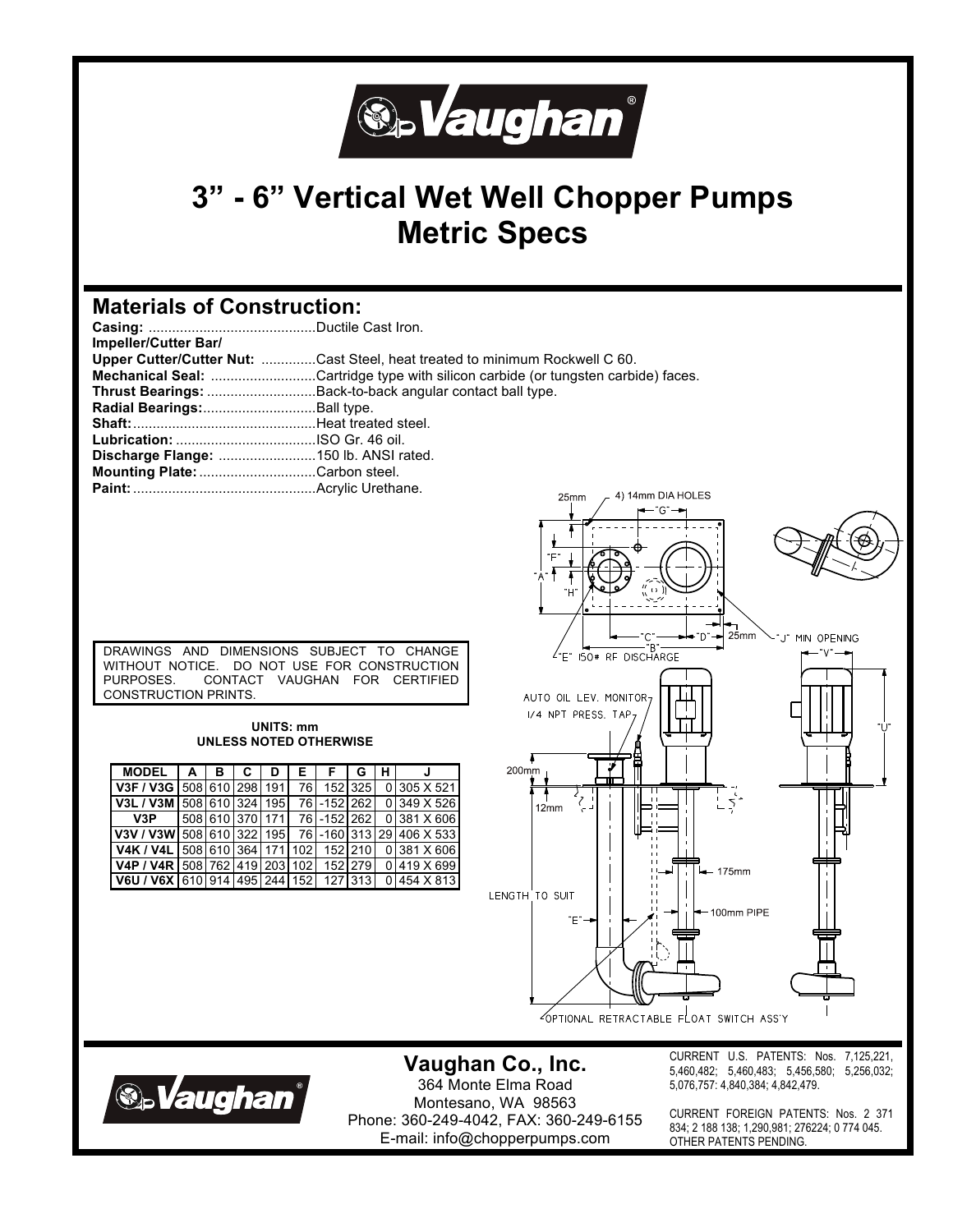#### **SPECIFICATIONS - 3"-6" VERTICAL WET WELL CHOPPER PUMPS**

The Vendor shall furnish one vertical wet pit chopper pump and all appurtenances as specified. The pump shall be specifically designed to pump waste solids at heavy consistencies. Materials shall be macerated and conditioned by the pump as an integral part of the pumping action. The pump must have demonstrated the ability to chop through and pump high concentrations of solids such as plastics, heavy rags, grease and hair balls, wood, paper products and stringy materials without plugging, both in tests and field applications.

### **DETAILS OF CONSTRUCTION**

- A. Casing: Shall be of volute or semi-volute design, spiraling outward to the 125 lb. flanged discharge. Casing shall be ductile cast iron with all water passages to be smooth, and free of blowholes and imperfections for good flow characteristics. Casing shall include a replaceable Rockwell C 60 steel cutter adjustable for clearance to cut against the rotating impeller pumpout vanes for removing fiber and debris.
- B. Impeller: Shall be semi-open type with pump out vanes to reduce seal area pressure. Chopping/maceration of materials shall be accomplished by the action of the cupped and sharpened leading edges of the impeller blades moving across the cutter bar at the intake openings, with a maximum set clearance between the impeller and cutter bar of 0.38- 0.64mm cold. Impeller shall be cast alloy steel heat treated to minimum Rockwell C 60 and dynamically balanced. The impeller shall be keyed to the shaft and shall have no axial adjustments and no set screws.
- C. Cutter Bar Plate: Shall be recessed into the pump bowl and shall contain at least 2 shear bars extending diametrically across the intake opening to within 0.25-0.5mm of the rotating cutter nut tooth, for the purpose of preventing intake opening blockage and wrapping of debris at the shaft area. Chopper pumps utilizing individually mounted shear bars shall not be acceptable. Cutter bar shall be alloy steel heat-treated to minimum Rockwell C 60.
- D. Cutter Nut: The impeller shall be secured to the shaft using a cutter nut, designed to cut stringy materials and prevent binding using a raised, rotating cutter tooth. The cutter nut shall be cast steel heat treated to minimum Rockwell C 60.
- E. Upper Cutter: Shall be threaded into the casing behind the impeller, designed to cut against the pump-out vanes and the impeller hub, reducing and removing stringy materials from the mechanical seal area. Upper cutter shall be cast steel heat treated to minimum Rockwell C 60. The upper cutter teeth are positioned as closely as possible to the center of shaft rotation to minimize cutting torque and nuisance motor tripping. The ratio of upper cutter cutting diameter to shaft diameter in the upper cutter area of the pump shall be 3.0 or less.
- F. Pump Shafting: Shall be heat treated alloy steel. Upper shaft extension shall be turned, ground and polished. The shaft column shall be minimum 102mm inch O.D. precision steel tubing welded to steel flanges and machined with piloted bearing fits for concentricity of all components. All support column tubes shall be leak tested. Distance between shaft bearings shall not exceed critical speed dimensions.
- G. Pump Shaft Ball Bearings: Shall be oil bath lubricated by I.S.O. Grade 46 turbine oil, with the exception of the top bearing, which shall be greased packed. The bearings shall have a minimum B-10 life rated 100,000 hours. Shaft thrust shall be taken up by either a double row angular contact ball bearing or two back-to-back mounted single row angular contact ball bearings, which bear against a machined shoulder on one side and the seal sleeve on the other side. Overhang from the centerline of the lower thrust bearing to the seal faces shall be a maximum of 43.2mm, with a mechanical seal to isolate the bearings from the pumped media at up to 250 F.
- H. Pump Mechanical Seal: The mechanical seal shall be located immediately behind the impeller hub to maximize the flushing available from the impeller pumpout vanes. The seal shall be a cartridge-type mechanical seal with Viton Orings and silicon carbide faces. This cartridge seal shall be pre-assembled and pre-tested so that no seal settings or adjustments are required from the installer. Any springs used to push the seal faces together must be shielded from the fluid to be pumped. The cartridge shall also include a 17-4PH, heat-treated seal sleeve and a ductile cast iron seal gland. Seal faces shall be tested for flatness within 2 Helium light bands under a Helium light source and optical flat.
- I. Automatic Oil Level Monitor: Shall be located above the mounting plate and be fitted with an internal oil level switch to detect oil level and shut off the motor in event of low oil level.
- J. Pump Discharge Pipe: The pump assembly shall be mounted vertically on a common steel base plate with 150 LB. Rated discharge flange. An NPT pressure tap shall be located above the deck plate.
- K. Shaft Coupling: Shall be T.B. Woods Sureflex elastomeric type with a minimum 1.5 service factor based on the drive rated horsepower, and shall be protected with an guard meeting OSHA requirements.
- L. Motor Stool: Shall be a fabricated carbon steel weldment machined with piloted fits to positively align the C-flanged motor and pump shaft, with no adjustments.
- M. Pump Base Plate: Shall be fabricated carbon steel, 12.7mm minimum thickness, and shall include lifting lugs.
- N. Stainless Steel Nameplates: Shall be attached to the pump and drive motor giving the manufacturer's pertinent data.
- O. Motor Requirements: Drive motor shall be \_\_ KW, \_\_\_\_ RPM, \_\_\_ volts, \_\_ phase, \_\_hertz, \_\_\_\_ service factor, enclosure. The motor shall be sized for non-overloading conditions.
- P. Surface Preparation: Solvent wash. Coat with minimum 3 MDFT epoxy. OPTIONAL ADDER Surface Preparation: SSPC-SP5 commercial sandblast, primed with 3 MDFT zinc-filled primer and finish coated with 3 MDFT epoxy (except Motor). SpecV120 (9/2010) SpecV120 (9/2010)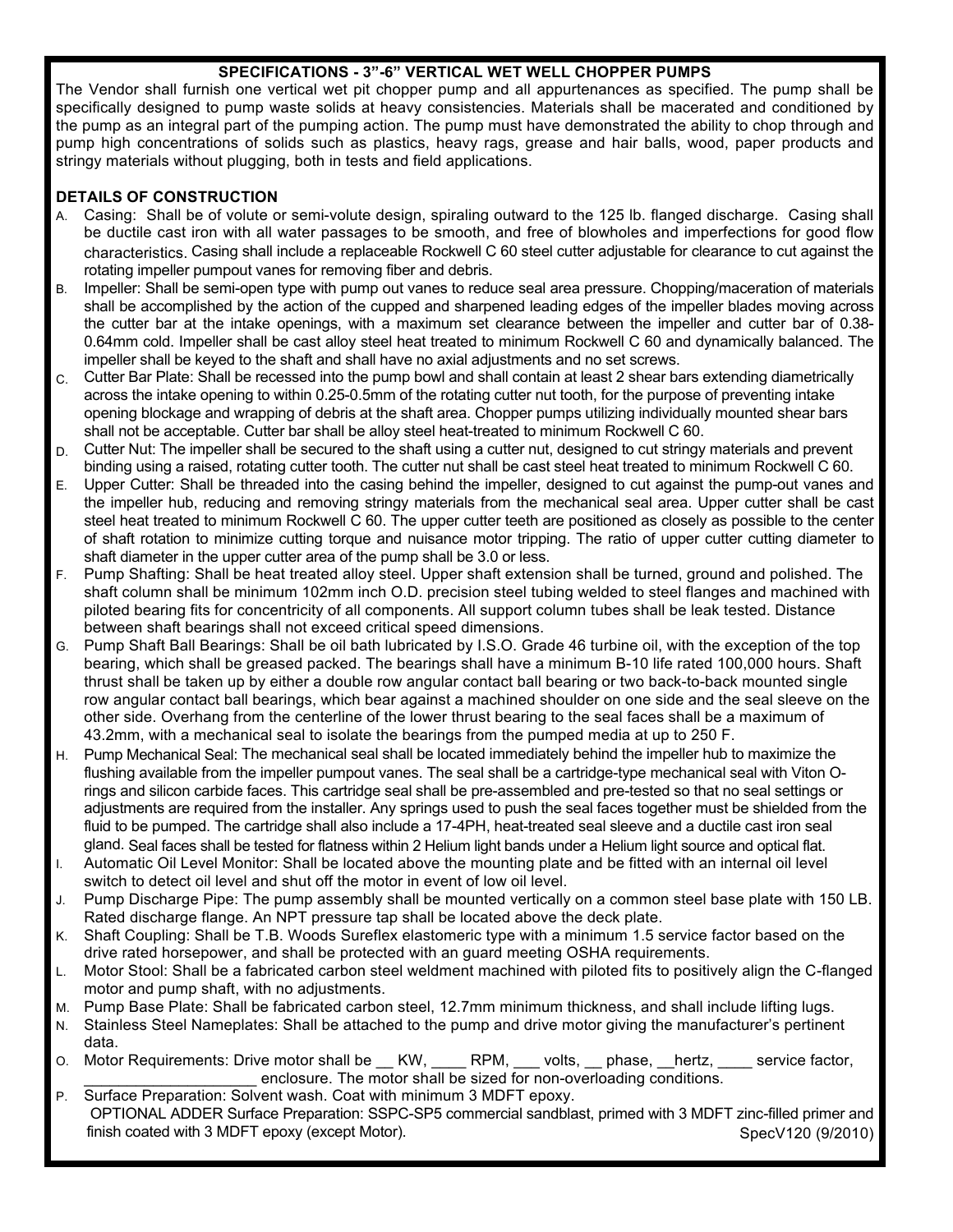

# **8" – 12" Vertical Wet Well Chopper Pumps Metric Specs**

**CI"A"** 

### **Materials Of Construction:**



DRAWINGS AND DIMENSIONS SUBJECT TO CHANGE WITHOUT NOTICE. DO NOT USE FOR CONSTRUCTION PURPOSES. CONTACT VAUGHAN FOR CERTIFIED CONSTRUCTION PRINTS.

| <b>MODEL</b>     | A     | в     | С   | D   | Е     | F   | G   | н   |  |  |
|------------------|-------|-------|-----|-----|-------|-----|-----|-----|--|--|
| <b>V8N</b>       | 762   | 1,372 | 25  | 25  | 768   | 419 | 589 | 294 |  |  |
| V8P              | 762   | 1,372 | 25  | 25  | 794   | 419 | 697 | 287 |  |  |
| <b>V10R</b>      | 1.219 | 1.829 | 38  | 38  | 995   | 552 | 810 | 406 |  |  |
| <b>V12U</b>      | 1,308 | 2,286 | 51  | 51  | 1,175 | 711 | 954 | 476 |  |  |
|                  |       |       |     |     |       |     |     |     |  |  |
| <b>MODEL</b>     | J     | Κ     | L   | M   | N     | Ο   | R   |     |  |  |
| V <sub>8</sub> N | 1172  | 451   | 318 | 203 | 203   | 25  | 22  |     |  |  |
| V8P              | 1191  | 476   | 318 | 203 | 203   | 25  | 22  |     |  |  |
| <b>V10R</b>      | 1537  | 584   | 413 | 254 | 203   | 25  | 22  |     |  |  |
| <b>V12U</b>      | 1813  | 686   | 487 | 305 | 254   | 38  | 32  |     |  |  |







'M" SCH 40 PI



**VAUGHAN CO., INC.** 

364 Monte Elma Road Montesano, WA 98563 USA Phone: 1 360-249-4042, Fax: 1 360-249-6155 E-Mail: info@chopperpumps.com

CURRENT U.S. PATENTS: NO. 5,460,482; NO. 5,460,483; NO. 5,456, 580; NO. 5,256,032; NO. 5,076,757: NO. 4,840,384; NO. 4,842,479.

CURRENT FOREIGN PATENTS: NO. 2 371 834; NO. 2 188 138; NO. 1,290,981; NO. 276224; NO. 0 774 045.

OTHER PATENTS PENDING.